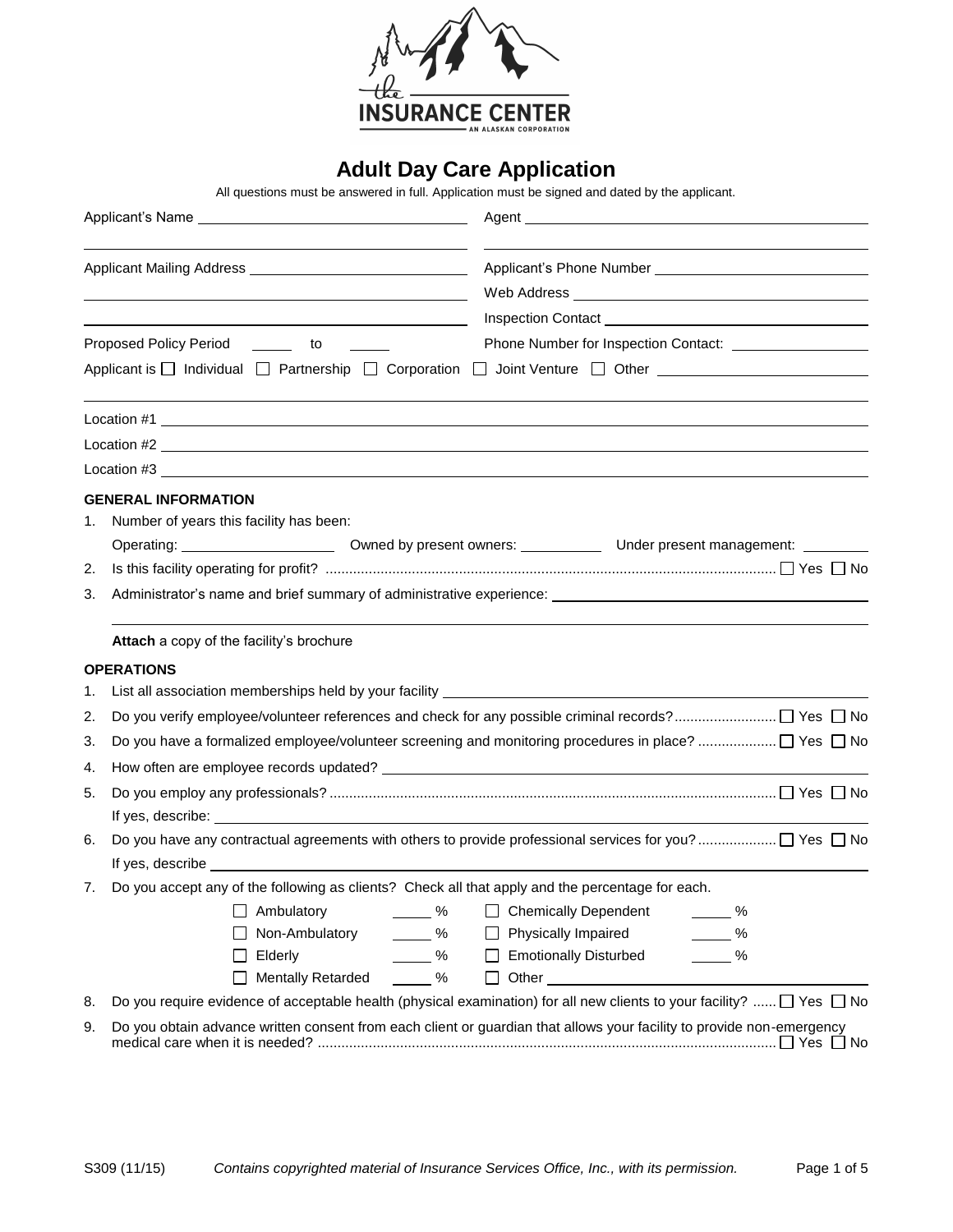## **OPERATIONS (Continued)**

| 10. How many employees? __________ Describe their duties. ______________________                                 |
|------------------------------------------------------------------------------------------------------------------|
|                                                                                                                  |
| If yes, does this assessment include evaluation of:                                                              |
|                                                                                                                  |
|                                                                                                                  |
|                                                                                                                  |
|                                                                                                                  |
| 12. Are written attending physician orders required for:                                                         |
|                                                                                                                  |
|                                                                                                                  |
|                                                                                                                  |
|                                                                                                                  |
| 14. What is the maximum number of clients present at the facility at any one time? _____________________________ |
|                                                                                                                  |
|                                                                                                                  |
|                                                                                                                  |

## **PREMISES INFORMATION**

1. Describe buildings: (**Attach** a separate sheet, if there are additional buildings)

|    | <b>BUILDING#</b>                                                             | <b>YEAR BUILT</b>                                                                                                          | <b>CONSTRUCTION</b> |                  |                       |  |  |
|----|------------------------------------------------------------------------------|----------------------------------------------------------------------------------------------------------------------------|---------------------|------------------|-----------------------|--|--|
|    |                                                                              |                                                                                                                            | $\Box$ Frame        | <b>■ Masonry</b> | $\Box$ Fire Resistive |  |  |
|    |                                                                              |                                                                                                                            | $\Box$ Frame        | <b>Nasonry</b> I | $\Box$ Fire Resistive |  |  |
|    |                                                                              |                                                                                                                            | $\Box$ Frame        | $\Box$ Masonry   | $\Box$ Fire Resistive |  |  |
|    |                                                                              |                                                                                                                            |                     |                  |                       |  |  |
| 3. |                                                                              |                                                                                                                            |                     |                  |                       |  |  |
| 4. | <b>Evacuation Procedures</b>                                                 |                                                                                                                            |                     |                  |                       |  |  |
|    |                                                                              |                                                                                                                            |                     |                  |                       |  |  |
|    |                                                                              |                                                                                                                            |                     |                  |                       |  |  |
|    |                                                                              |                                                                                                                            |                     |                  |                       |  |  |
|    | How often do you conduct evacuation or fire drills each year for each shift? |                                                                                                                            |                     |                  |                       |  |  |
|    |                                                                              | $10.01$ and the distribution of the state. In additional planet because the continued because the distribution of $\Omega$ |                     |                  |                       |  |  |

5. When was this building's electric, heating and plumbing systems last inspected and/or updated?

|    |                                                                 | <b>ELECTRIC</b> | <b>HEATING</b> | <b>PLUMBING</b>                                 |
|----|-----------------------------------------------------------------|-----------------|----------------|-------------------------------------------------|
|    | Date replaced or updated                                        |                 |                |                                                 |
|    | Date of last qualified inspection                               |                 |                |                                                 |
| 6. |                                                                 |                 |                |                                                 |
|    |                                                                 |                 |                |                                                 |
| 7. |                                                                 |                 |                |                                                 |
|    | If yes, check all areas protected by approved automatic system: |                 |                | $\Box$ None $\Box$ Hallways $\Box$ Common areas |
|    | $\Box$ Trash collection area $\Box$ Other areas:                |                 |                |                                                 |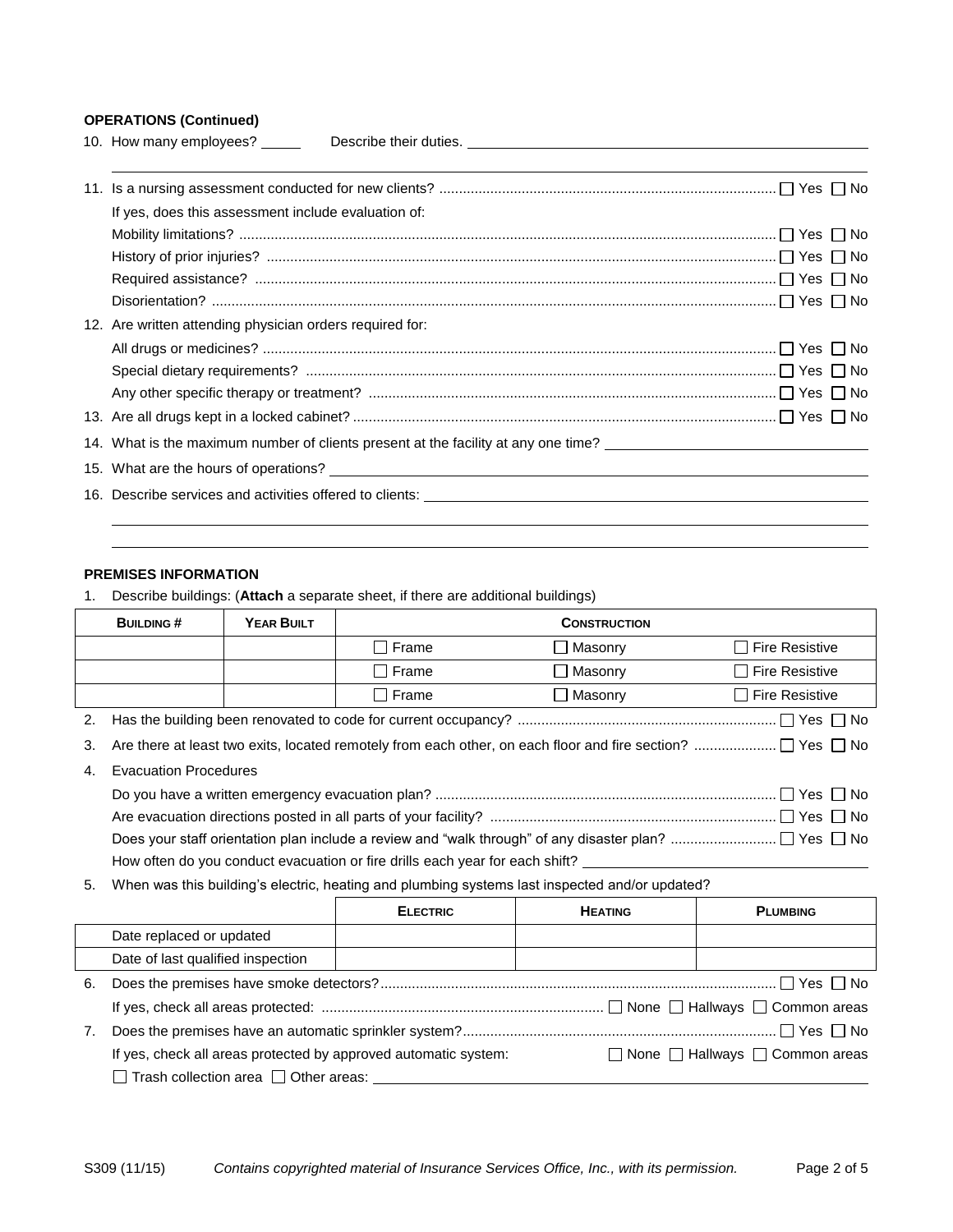## **PREMISES INFORMATION (Continued)**

|    | 8. When did the Local Fire Authorities last inspect the building(s)?                                                               |                                                                                                                                                                                                                                                                                                                                                                                                                                 |  |  |  |  |  |  |
|----|------------------------------------------------------------------------------------------------------------------------------------|---------------------------------------------------------------------------------------------------------------------------------------------------------------------------------------------------------------------------------------------------------------------------------------------------------------------------------------------------------------------------------------------------------------------------------|--|--|--|--|--|--|
|    | State Department of Health?                                                                                                        |                                                                                                                                                                                                                                                                                                                                                                                                                                 |  |  |  |  |  |  |
|    | How many recommendations did the Fire authorities and the State Department of Health make? <b>Face and the State Department</b>    |                                                                                                                                                                                                                                                                                                                                                                                                                                 |  |  |  |  |  |  |
|    |                                                                                                                                    |                                                                                                                                                                                                                                                                                                                                                                                                                                 |  |  |  |  |  |  |
| 9. |                                                                                                                                    |                                                                                                                                                                                                                                                                                                                                                                                                                                 |  |  |  |  |  |  |
|    |                                                                                                                                    |                                                                                                                                                                                                                                                                                                                                                                                                                                 |  |  |  |  |  |  |
|    | 10. Are there alarms on exit doors to prevent clients from leaving the premises without proper authorization? $\Box$ Yes $\Box$ No |                                                                                                                                                                                                                                                                                                                                                                                                                                 |  |  |  |  |  |  |
|    |                                                                                                                                    |                                                                                                                                                                                                                                                                                                                                                                                                                                 |  |  |  |  |  |  |
|    |                                                                                                                                    |                                                                                                                                                                                                                                                                                                                                                                                                                                 |  |  |  |  |  |  |
|    |                                                                                                                                    |                                                                                                                                                                                                                                                                                                                                                                                                                                 |  |  |  |  |  |  |
|    | <b>LIMITS - GENERAL LIABILITY (PER OCCURRENCE)</b>                                                                                 |                                                                                                                                                                                                                                                                                                                                                                                                                                 |  |  |  |  |  |  |
|    | <b>GENERAL AGGREGATE (OTHER THAN PRODUCTS/COMPLETED OPERATIONS)</b>                                                                |                                                                                                                                                                                                                                                                                                                                                                                                                                 |  |  |  |  |  |  |
|    | <b>PRODUCTS &amp; COMPLETED OPERATIONS AGGREGATE</b>                                                                               | $\frac{1}{2}$                                                                                                                                                                                                                                                                                                                                                                                                                   |  |  |  |  |  |  |
|    | PERSONAL & ADVERTISING INJURY (ANY ONE PERSON OR ORGANIZATION)                                                                     | $\frac{1}{2}$                                                                                                                                                                                                                                                                                                                                                                                                                   |  |  |  |  |  |  |
|    | <b>EACH OCCURRENCE</b>                                                                                                             |                                                                                                                                                                                                                                                                                                                                                                                                                                 |  |  |  |  |  |  |
|    | DAMAGE TO PREMISES RENTED TO YOU (ANY ONE PREMISES)                                                                                | $\frac{1}{2}$                                                                                                                                                                                                                                                                                                                                                                                                                   |  |  |  |  |  |  |
|    | <b>MEDICAL EXPENSE (ANY ONE PERSON)</b>                                                                                            | $\frac{1}{\sqrt{1-\frac{1}{2}}}\frac{1}{\sqrt{1-\frac{1}{2}}}\frac{1}{\sqrt{1-\frac{1}{2}}}\frac{1}{\sqrt{1-\frac{1}{2}}}\frac{1}{\sqrt{1-\frac{1}{2}}}\frac{1}{\sqrt{1-\frac{1}{2}}}\frac{1}{\sqrt{1-\frac{1}{2}}}\frac{1}{\sqrt{1-\frac{1}{2}}}\frac{1}{\sqrt{1-\frac{1}{2}}}\frac{1}{\sqrt{1-\frac{1}{2}}}\frac{1}{\sqrt{1-\frac{1}{2}}}\frac{1}{\sqrt{1-\frac{1}{2}}}\frac{1}{\sqrt{1-\frac{1}{2}}}\frac{1}{\sqrt{1-\frac{$ |  |  |  |  |  |  |
|    | <b>OPTIONAL COVERAGE:</b>                                                                                                          |                                                                                                                                                                                                                                                                                                                                                                                                                                 |  |  |  |  |  |  |
|    | ABUSE OR MOLESTATION - LIMITED LIABILITY                                                                                           |                                                                                                                                                                                                                                                                                                                                                                                                                                 |  |  |  |  |  |  |
|    | <b>EACH EVENT</b>                                                                                                                  |                                                                                                                                                                                                                                                                                                                                                                                                                                 |  |  |  |  |  |  |
|    | <b>AGGREGATE</b>                                                                                                                   |                                                                                                                                                                                                                                                                                                                                                                                                                                 |  |  |  |  |  |  |
|    |                                                                                                                                    |                                                                                                                                                                                                                                                                                                                                                                                                                                 |  |  |  |  |  |  |
|    | <b>PRIOR CARRIER HISTORY &amp; LOSS INFORMATION</b>                                                                                |                                                                                                                                                                                                                                                                                                                                                                                                                                 |  |  |  |  |  |  |

| If yes, Explain. |  |
|------------------|--|

| <b>PRIOR CARRIERS (LAST THREE YEARS):</b> |                |                      |               |                |  |  |
|-------------------------------------------|----------------|----------------------|---------------|----------------|--|--|
| <b>YEAR</b>                               | <b>CARRIER</b> | <b>POLICY NUMBER</b> | <b>LIMITS</b> | <b>PREMIUM</b> |  |  |
|                                           |                |                      |               |                |  |  |
|                                           |                |                      |               |                |  |  |
|                                           |                |                      |               |                |  |  |
|                                           |                |                      |               |                |  |  |
|                                           |                |                      |               |                |  |  |
|                                           |                |                      |               |                |  |  |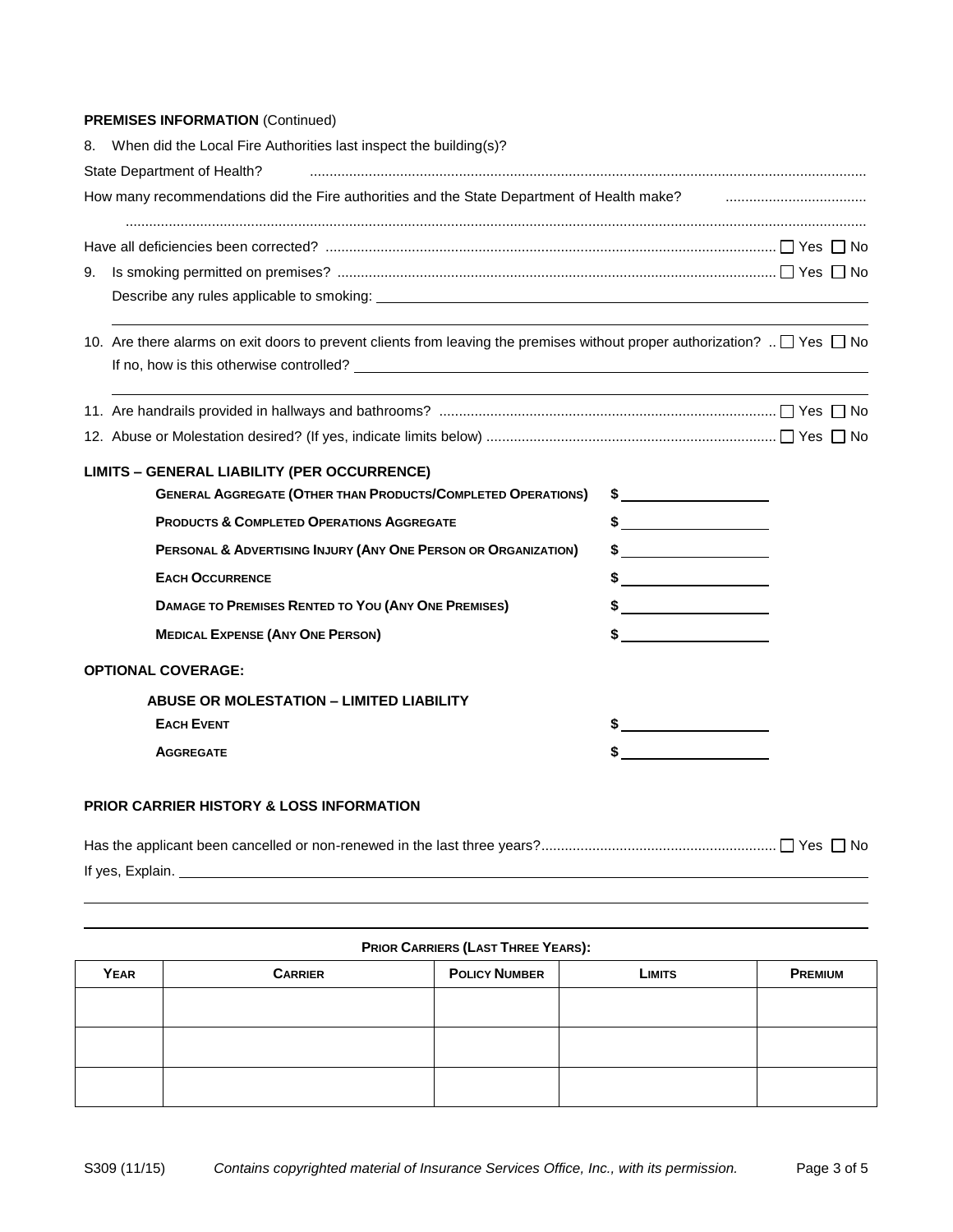## **PRIOR CARRIER HISTORY & LOSS INFORMATION (CONTINUED)**

| DATE OF LOSS | <b>TYPE OF LOSS</b> | <b>DESCRIPTION OF LOSS</b> | <b>AMOUNT PAID</b> | <b>RESERVE</b> |
|--------------|---------------------|----------------------------|--------------------|----------------|
|              |                     |                            |                    |                |
|              |                     |                            |                    |                |
|              |                     |                            |                    |                |
|              |                     |                            |                    |                |
|              |                     |                            |                    |                |
|              |                     |                            |                    |                |
|              |                     |                            |                    |                |
|              |                     |                            |                    |                |
|              |                     |                            |                    |                |
|              |                     |                            |                    |                |
|              |                     |                            |                    |                |

**LOSS HISTORY (LAST FIVE YEARS)**

### **PLEASE READ BELOW AND COMPLETE SIGNATURE BLOCK ON LAST PAGE**

I have reviewed this application for accuracy before signing it. As a condition precedent to coverage, I hereby state that the information contained herein is true, accurate and complete and that no material facts have been omitted, misrepresented or misstated. I know of no other claims or lawsuits against the applicant and I know of no other events, incidents or occurrences which might reasonably lead to a claim or lawsuit against the applicant. I understand that this is an application for insurance only and that completion and submission of this application does not bind coverage with any insurer.

**IMPORTANT NOTICE:** As part of our underwriting procedure, a routine inquiry may be made to obtain applicable information concerning character, general reputation, personal characteristics, and mode of living. Upon written request, additional information as to the nature and scope of the report, if one is made, will be provided.

## **FRAUD STATEMENT FOR THE STATE(S) OF:**

**Alabama, Alaska, Arizona, Arkansas, California, Connecticut, Delaware, District of Columbia, Georgia, Idaho, Illinois, Indiana**, **Iowa, Louisiana**, **Massachusetts**, **Michigan**, **Minnesota, Mississippi**, **Missouri**, **Montana**, **Nebraska**, **Nevada, New Hampshire**, **North Carolina**, **North Dakota**, **Rhode Island, South Carolina**, **South Dakota**, **Texas**, **Utah**, **Vermont**, **West Virginia**, **Wisconsin**, **Wyoming**: Any person who knowingly presents a false or fraudulent claim for payment of a loss or benefit or knowingly presents false information in an application for insurance is guilty of a crime and may be subject to fines and confinement in prison.

**Colorado:** It is unlawful to knowingly provide false, incomplete, or misleading facts or information to an insurance company for the purpose of defrauding or attempting to defraud the company. Penalties may include imprisonment, fines, denial of insurance, and civil damages. Any insurance company or agent of an insurance company who knowingly provides false, incomplete, or misleading facts or information to a policyholder or claimant for the purpose of defrauding or attempting to defraud the policyholder or claimant with regard to a settlement or award payable from insurance proceeds shall be reported to the Colorado Division of Insurance within the Department of Regulatory Agencies.

**Florida:** Any person who knowingly and with intent to injure, defraud or deceive any insurer files a statement of claim or an application containing any false, incomplete, or misleading information is guilty of a felony of the third degree.

**Hawaii:** Intentionally or knowingly misrepresenting or concealing a material fact, opinion or intention to obtain coverage, benefits, recovery or compensation when presenting an application for the issuance or renewal of an insurance policy or when presenting a claim for the payment of a loss is a criminal offense punishable by fines or imprisonment, or both.

**Kansas:** Any person who commits a fraudulent insurance act is guilty of a crime and may be subject to restitution, fines and confinement in prison. A fraudulent insurance act means an act committed by any person who, knowingly and with intent to defraud, presents, causes to be presented or prepares with knowledge or belief that it will be presented to or by an insurer, purported insurer or insurance agent or broker, any written, electronic,